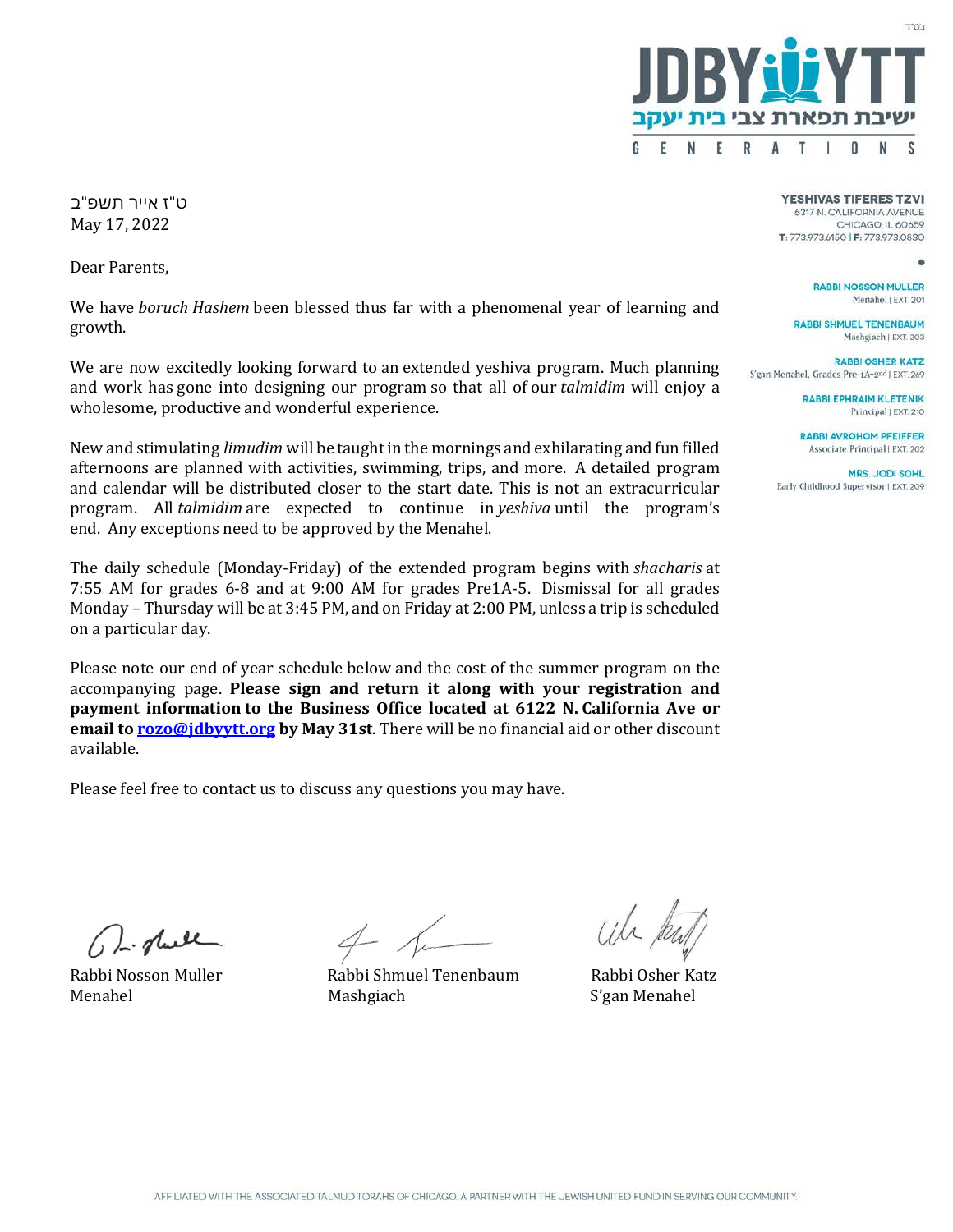

## **YTT 2022 Summer Program Registration**

## **YTT Calendar**

- Wednesday, June 22 Last day of Limudei Chol
- Thursday, June 23- 12:30 PM Dismissal for all grades
- Friday-Sunday, June 24-26 Off Shabbos
- Monday, June 27- Yeshiva Resumes/ Afternoon Camp Program Begins
- Thursday, July 14- Last day of Yeshiva- 12:30 PM Dismissal

## **The cost of the summer program is as follows:**

Grades Pre1A-7: \$450 per student Grade 8: \$350 per student

The cost includes all activities and trips, as well as special night activities for our 8th graders.

There will be no additional charge for bus transportation for students who are currently enrolled for bus service. There will be no Kiwi Kids lunch so lunches should be brought from home.

Please fill out the name and grade of each of your children on this sheet below and send it together with payment arrangements to Mrs. Roz Oren in the Business Office – 6122 N. California Avenue - or email to rozo@jdbyytt.org no later than **May 31st**. Payment must be included together with the registration form below.

-----------------------------------------------------------------------------------------------------------

| Last Name_______________________________                                      |                 |
|-------------------------------------------------------------------------------|-----------------|
|                                                                               |                 |
| Student Name ____________________Grade/Rebbi ___________________Price _______ |                 |
| Student Name ___________________Grade/Rebbi ___________________ Price ______  |                 |
| Student Name ____________________Grade/Rebbi __________________ Price ______  |                 |
| Student Name _____________________Grade/Rebbi _________________ Price _______ |                 |
| Student Name ____________________Grade/Rebbi _________________ Price ______   |                 |
|                                                                               | Total__________ |

Please sign below to confirm that your son(s) listed above have permission to participate in all activities including swimming and field trips.

Parent/Guardian Signature\_\_\_\_\_\_\_\_\_\_\_\_\_\_\_\_\_\_\_\_\_\_\_\_\_\_\_\_ Date\_\_\_\_\_\_\_\_\_\_\_\_\_\_\_\_\_\_\_\_

**YESHIVAS TIFERES TZVI** 6317 N. CALIFORNIA AVENUE CHICAGO. IL 60659 T: 773.973.6150 | F: 773.973.0830

**RABBI NOSSON MULLER** Menahel | EXT. 201

**RABBI SHMUEL TENENBAUM** Mashgiach | EXT. 203

**RABBI OSHER KATZ** S'gan Menahel, Grades Pre-1A-2nd | EXT. 269

> RABBI EPHRAIM KLETENIK Principal | EXT. 210

**RABBI AVROHOM PFEIFFER** Associate Principal | EXT. 202

**MRS. JODI SOHL** Early Childhood Supervisor | EXT. 209